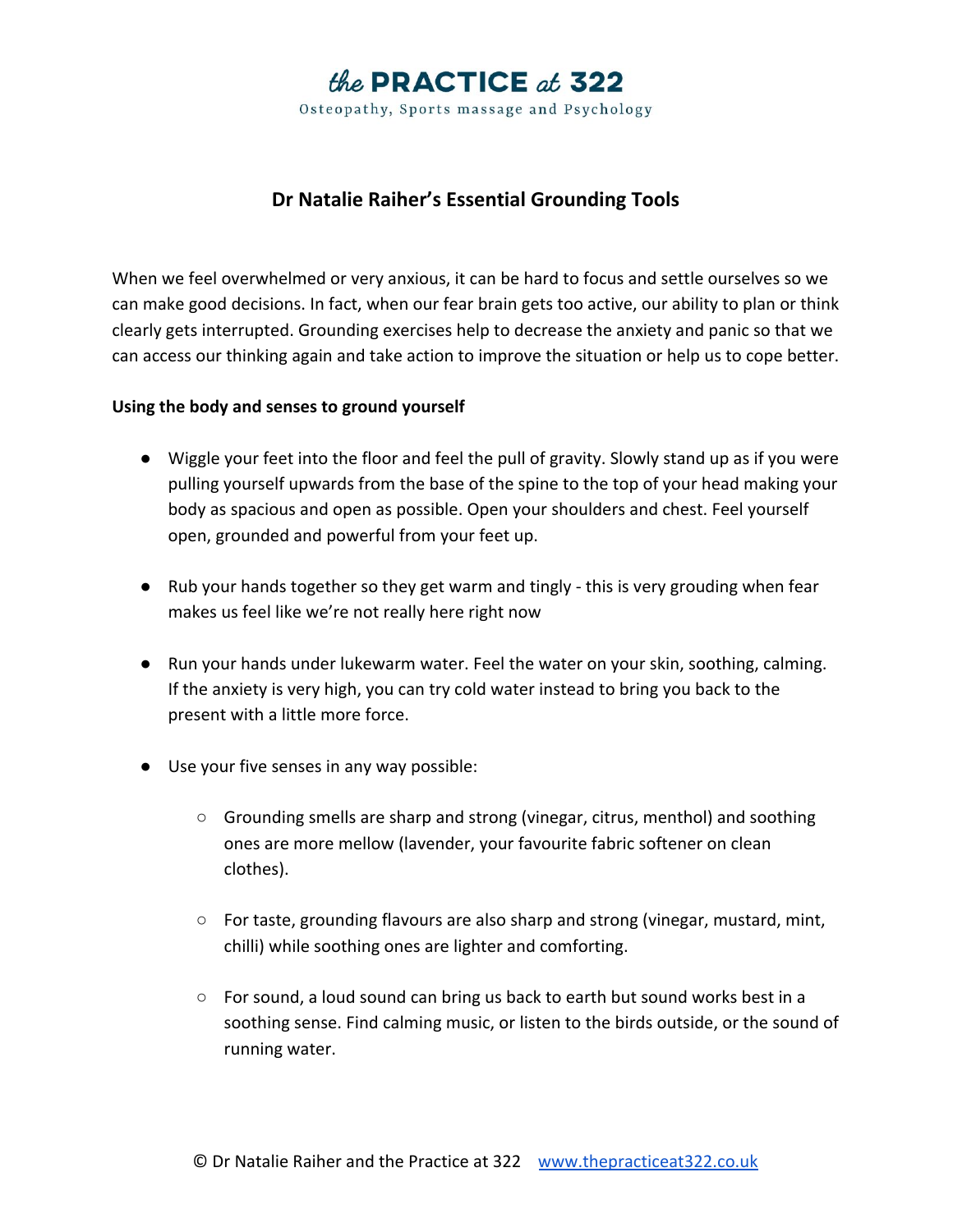- $\circ$  For touch, using our hands to feel the different textures around us can help to bring us back to the here-and-now. We can also use touch in a very focused way to soothe ourselves: place a soothing hand over your heart (like where you might put a baby to calm it) and feel your chest rise and fall with your breath as you offer comfort to yourself.
- $\circ$  For sight, focus on your immediate environment: name 5 things you can see, hear, smell, taste and touch or look around the room naming everything you can see in order: "blue chair, book shelf, pot plant…" This will help bring you back to the room when fear takes you away. You can also use sight to soothe yourself: watch the trees gently moving in the breeze, or the clouds in the sky, or even the stars at night.

You can be creative with whatever works for you with these tools - experiment and find the techniques that are grounding and soothing for you and practice them again and again.

● Make a coping card with supportive statements: "My name is  $_$ .utis  $_$  (day or date). I am safe right now. I will get through this. I have gotten through difficult things before. This is a moment of suffering and it will pass."

Or anything like this that can help - maybe a favourite quote or imagining what you might like whispered in your ear to support you. Keep the coping card with you (even on your phone) and look at it when you need support. You can even use pictures or photos of things that bring you comfort and strength.

## **Using exercise and meditation to turn off the fear brain and turn on the soothing brain**

Any form of physical exercise or meditative activity will help to turn off threat centres in the brain and activate self-soothing centres. These systems cannot be activated at the same time.

● Consider using any meditation apps like Headspace, Buddhify or Calm. Otherwise there are a host of resources on You Tube. My top picks are Jon Kabat-Zinn's Mindfulness of Breathscape and Bodyscape <https://www.youtube.com/watch?v=NbXUAg5tA0s>and Vicki Panagotacos' 15 minute Mindfulness Meditation for Stress Relief <https://www.youtube.com/watch?v=8v45WSuAeYI>